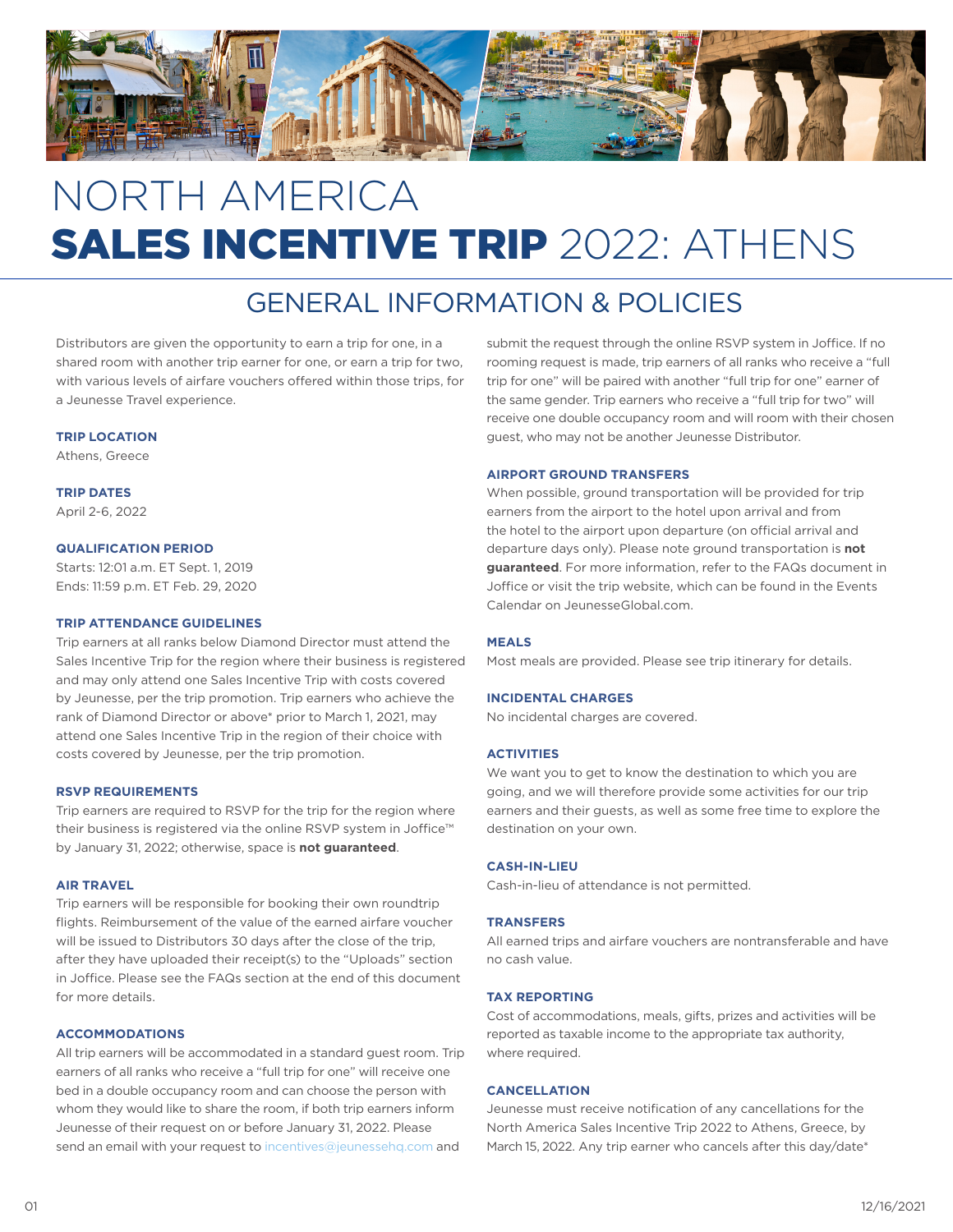## GENERAL INFORMATION & POLICIES

will be charged a cancellation fee of \$1,400 USD per person via a Wallet deduction. Should your Wallet not have enough funds for the full deduction at once, it will be reduced by whatever amount is available until the full amount has been deducted. Should you confirm that you are attending and not show up, the same process applies.

#### **DISTRIBUTOR RESPONSIBILITIES**

Distributors must be active and in good standing with the company from the date of qualification through the trip dates, to participate in the promotion. "Active" means a Distributor has generated 60 PV points during the SmartDelivery month. If the Distributor does not meet these qualifications, the earned trip and any airfare vouchers will be forfeited. All tickets are nontransferable and nonrefundable. All rooms are based on double occupancy, and trip earners may choose the person with whom they wish to room by notifying Jeunesse before the deadline in the "Accommodations" section. Program earners are responsible for making sure they have a current passport with an expiration date that is at least six months after the trip end date, and if necessary, a visa to enter the country or countries. Program benefits will be denied if they are the result of a violation of Section 6 of the Policies & Procedures.

#### **GUEST POLICY**

1) Trip earners of a "full trip for one" or a "full trip for two" will be allowed to bring guests in the following priority, pending availability:

(a) Total value of their earned trip promotion

(b) Rank

2) Trip earners must inform Jeunesse of their intended guest(s) on or

before January 31, 2022, via email to incentives@jeunessehq.com and through the online RSVP system in Joffice. A Jeunesse representative will reach out within 14 days after a request has been submitted, if your request has been granted.

3) Trip earners whose guest(s) has/have been approved by Jeunesse are responsible for booking and covering the cost of airfare for guest(s). There will be an additional cost per guest, to be paid to Jeunesse, for hotel accommodations, meals, planned activities and ground transportation during the trip.

4) Guests may not be a Jeunesse Distributor.

5) Guests can be children.

\*Distributor whose highest recognized rank achieved in Jeunesse is Diamond Director or above.

**THESE POLICIES ARE SUBJECT TO CHANGE WITHOUT NOTICE.**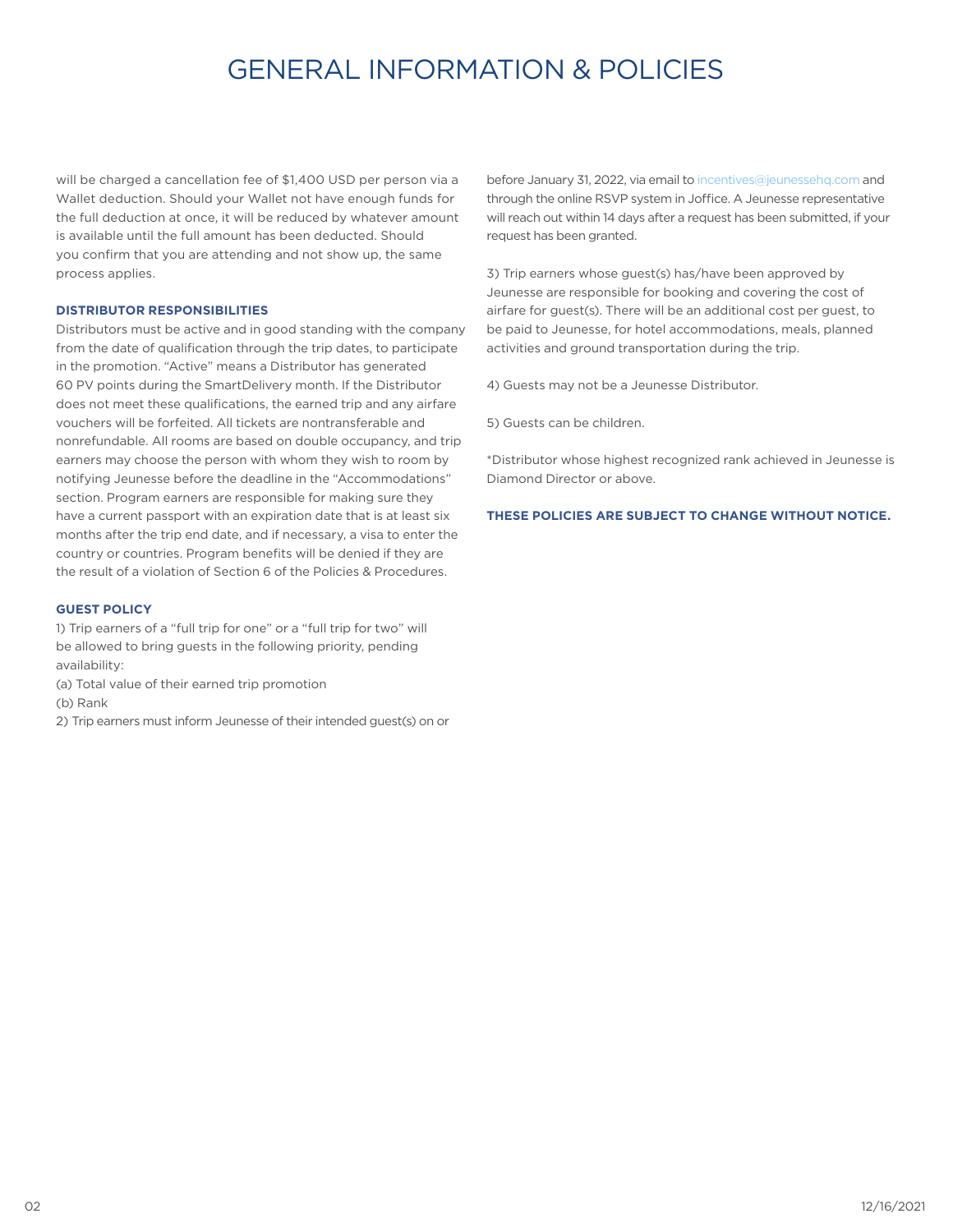## QUALIFICATION & RSVP

#### **HOW DO I KNOW WHETHER I QUALIFY FOR A SALES INCENTIVE TRIP IN 2021?**

Please see the policy document found in Jcloud™/[Region]/ [Language] for details of how to qualify. You will also see an RSVP button next to the trip in Reports/Distributor Reports/[Trip Name] if you've qualified.

#### **ONCE I'VE BEEN NOTIFIED THAT I'VE EARNED THE TRIP, HOW DO I RSVP AND REGISTER?**

For Distributors in North America, please click the RSVP button next to the trip in Reports/Distributor Reports/[Trip Name] and follow the prompts in your email invitation to register via the online RSVP form. If you have not received an email invitation, please reach out via incentives@jeunessehq.com. We ask that you provide as many answers to the registration questions as you can. It will help us provide a wonderful experience for you and your guest, should you bring one.

#### **WHAT IS MY DEADLINE TO RSVP?**

January 31, 2022

#### **WHAT HAPPENS IF I CANNOT ATTEND?**

If you cannot attend — though we sincerely hope you can — you will forfeit the trip. The trip is nontransferable and has no cash value.

#### **WHAT HAPPENS IF I CONFIRM THAT I AM COMING AND THEN NEED TO CANCEL?**

Jeunesse must receive notification of any cancellations for the North America Sales Incentive Trip 2022: Athens by 15 March 2022. Any trip earner who cancels after this day/date\* will be charged a cancellation fee of \$1,400 USD per person via a Wallet deduction. Should your Wallet not have enough funds for the full deduction at once it will be reduced by whatever amount is available until the full amount has been deducted. Should you confirm that you are attending and not show up, the same process applies.

#### **WHAT HAPPENS IF I DO NOT CONFIRM THAT I AM COMING, AND I SHOW UP ANYWAY?**

We want to give you the pampering you deserve! To do that, we must know in advance that you are coming so we can arrange the proper accommodations for you. Unfortunately, we cannot guarantee accommodations or participation for those who choose to attend without providing an RSVP by the date listed above.

#### **WHAT IF I WANT TO BRING AN ADDITIONAL GUEST(S), BUT I ONLY QUALIFIED FOR A TRIP FOR ONE?**

While we encourage every member of our Jeunesse Family to work toward joining us on our Sales Incentive Trips, we can only grant you the specified trip(s) you earned through the promotion. We do welcome additional guests within certain guidelines outlined in our policy document found in Jcloud/[Region]/[Language]. If you'd like to bring an additional guest within these guidelines, please let us know before the deadlines listed here, and according to the details outlined in the policy document.

#### **DEADLINES:**

**RSVP:** January 31, 2022 **Additional guest requests:** January 31, 2022 **Cancellation:** March 15, 2022

## TRAVEL & FLIGHT DETAILS

#### **DO I NEED A VISA OR PASSPORT?**

It is highly recommended that you check with your local embassy or your trip destination embassy to determine whether a visa is needed and whether there is a cost associated.

If you need to request a visa letter, please email us at incentives@jeunessehq.com.

#### **WHAT HAPPENS IF I DID NOT GET THE PROPER TRAVEL DOCUMENTS (SUCH AS A VISA) OR DO NOT HAVE THE APPROPRIATE PASSPORT DOCUMENTATION AND AM DENIED BOARDING OF MY FLIGHT?**

The proper travel documents are your responsibility. Should you not procure the appropriate travel documents and are denied boarding and not able to attend the trip, you will forfeit the value of the trip as well as your airfare voucher and the cancellation fee will apply.

#### **HOW ARE FLIGHTS BOOKED?**

Once you've submitted your RSVP through the online registration system, you are responsible for booking your own flights. We recommend booking as early as possible to get the best rates, so you'll have more to spend on souvenirs!

#### **HOW AND WHEN WILL I RECEIVE MY TRAVEL VOUCHER FOR MY FLIGHTS?**

Once you have booked your flight, please upload the receipt in Joffice™ under Members Only/Uploads. Reimbursements can take up to 30 days after the close of the trip and are only issued to Distributors who attended the trip.

#### **HOW MUCH WILL I BE REIMBURSED FOR MY FLIGHT?**

We will reimburse you the value of the earned airfare voucher. Reimbursements will be issued 30 days after the close of the trip, after you have uploaded the receipt(s) to the "Uploads" section in Joffice.

While we know business class can be tempting, should you choose to purchase a ticket priced higher than the value of your voucher, you will be responsible for the difference.

#### **ARE AIRPORT TRANSFERS PROVIDED?**

Ground transportation for trip earners between the airport and hotel will be provided roundtrip. Transfers will only be provided on the main arrival and departure dates. Should you choose to arrive earlier or stay later, transfers will not be provided. For more information, trip earners should refer to the FAQs document in Joffice or the trip website found in the Events Calendar on JeunesseGlobal.com.

#### **WHAT HAPPENS IF JEUNESSE CANCELS OR POSTPONES OUR INCENTIVE TRIP?**

While we never expect to cancel or postpone any of our trips, unforeseen circumstances can arise. We highly recommend you purchase travel insurance to cover any costs that you may incur related to the trip, such as flights. Jeunesse will not reimburse any out-of-pocket costs that a Distributor incurs for themselves or their guests should a trip be canceled or postponed.